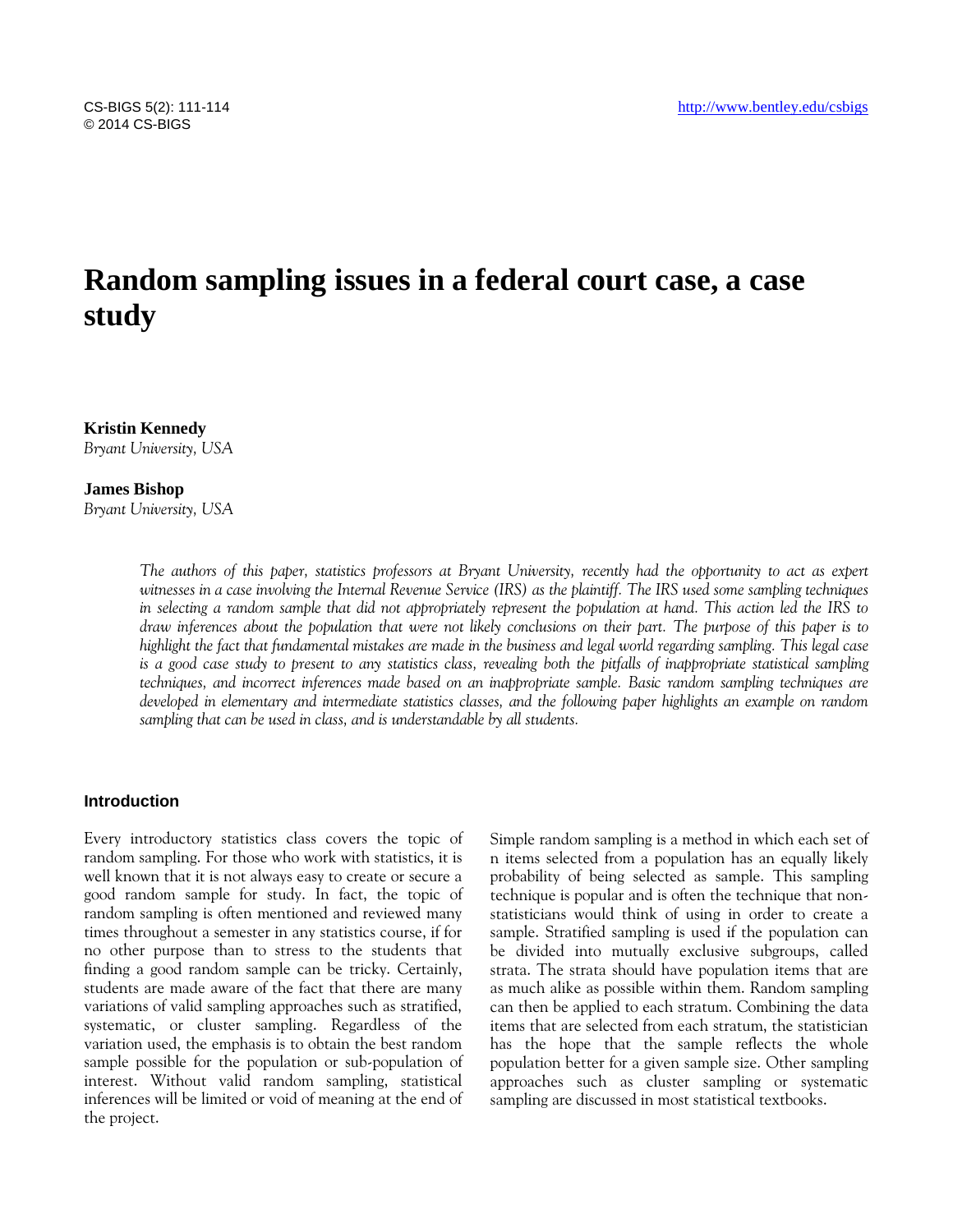The authors of this paper, statistics professors, recently had the opportunity to act as expert witnesses in a case involving the Internal Revenue Service (IRS). The IRS was the plaintiff and the defendant was the owner of a tax preparation service. Some of the other co-workers were named as defendants too, but the owner was the person being prosecuted by the IRS. The main point of this paper is to highlight that the IRS in their statistical analysis improperly used their sample to make inferences about the population as a whole. That error damaged their case. The IRS used a selective method of sampling that resulted in a sample which was not representative of the whole population. This led to the fact that their inferential arguments regarding the data were unsubstantiated.

The purpose of this paper is to highlight the fact that fundamental mistakes are made in the business and legal world regarding sampling. This legal case is a good case study to present to any statistics class, revealing both the pitfalls of poor statistical sampling techniques, and, invalid inferences made based on an inappropriate sample. These mistakes can be avoided with some basic skills that are easily developed in an elementary statistics class.

Bankruptcy prediction has gained increasing attention since the 1960s (Altman, 1968), and not without reason. Predicting the financial distress of firms benefits the company leaders by identifying internal problems, but also assists auditors in their work for finding potentially troubled firms. Above all, bankruptcy prediction produces information for investors and banks so that they can make sounder lending and investing decisions (Wilson & Sharda, 1994; Atiya, 2001). At present, the applied methods range from well-known statistical methods to advanced soft computing techniques (Kumar & Ravi, 2007). Nevertheless, predicting the probability that a firm will fail is not sufficient, because it does not reveal the causes behind the event. This paper proposes to use a technique called ensemble of locally linear models combined with forward variable selection. It is able to assess the importance of the variables, thus providing more interpretability than "black box" models.

## **The stated case of the IRS**

The entire details of the lawsuit brought by the IRS against the defendant will not be covered in this paper. However, parts of this case are statistically interesting. The defendant was the owner of a tax preparation firm with several locations, and he was directly or indirectly responsible for the preparation and filing of at least 24,399 federal income tax returns for the tax years 2003 through 2007. The IRS stated that they reviewed 345 returns of the 24,399 identified. Of the 345 which the IRS reviewed, 313 resulted in needing additional tax assessment. This means that 91% of the original sample had returns that owed additional tax to the IRS, and the additional tax was owed for a variety of reasons. The IRS calculated from these 345 returns that the actual tax loss directly due to these returns being improperly prepared by the defendant(s) was in excess of \$1.1 million (United States v. Brier, et. al., pg. 3). The IRS further stated that if this rate loss were applied to all 24,399 returns, then the estimated loss to the United States government would be in excess of \$85 million for the years 2003 through 2007 (United States v. Brier, et. al., pg. 5). Thus the IRS was looking for damages close to 85 million dollars.

## **The sampling selection error and the statistical error**

Two serious errors were made by the IRS analysts when presenting their findings. One of these errors involved the method by which the 345 returns were selected from the overall population. The second error was the statistical inference made from the evaluation of this sample.

The first serious error was a fundamental sampling selection error. As we teach in any elementary statistics class, good statistical sampling is performed randomly from a population or sub-population. 345 returns could have been randomly selected from the entire population, and the analysis could then be performed by standard statistical methods.

As stated in the Plaintiff Motion for Preliminary Injunction (pg. 104 -105), the IRS selected their sample by choosing only returns that had a Schedule C attached. The IRS used selection criteria called a differential score that would only select certain returns (pg. 105). This in itself is not a problem. Representative statistical sampling can be done by stratifying the population, sampling randomly from sub-populations proportionally. However, one must know something about the overall numbers in each sub-population from which a sample is taken.

For example, suppose the population of 24,399 had 61.5% returns with a Schedule C attached. Then 15,005 of the returns have a Schedule C, and 38.5% of the returns do not, or 9,394 do not. When the stratified sample is taken, 61.5% of 345, or 212, should be selected with Schedule C and 38.5% of 345, or 133, should be selected without Schedule C. The court records indicate that all 345 returns were sampled from the Schedule C group. If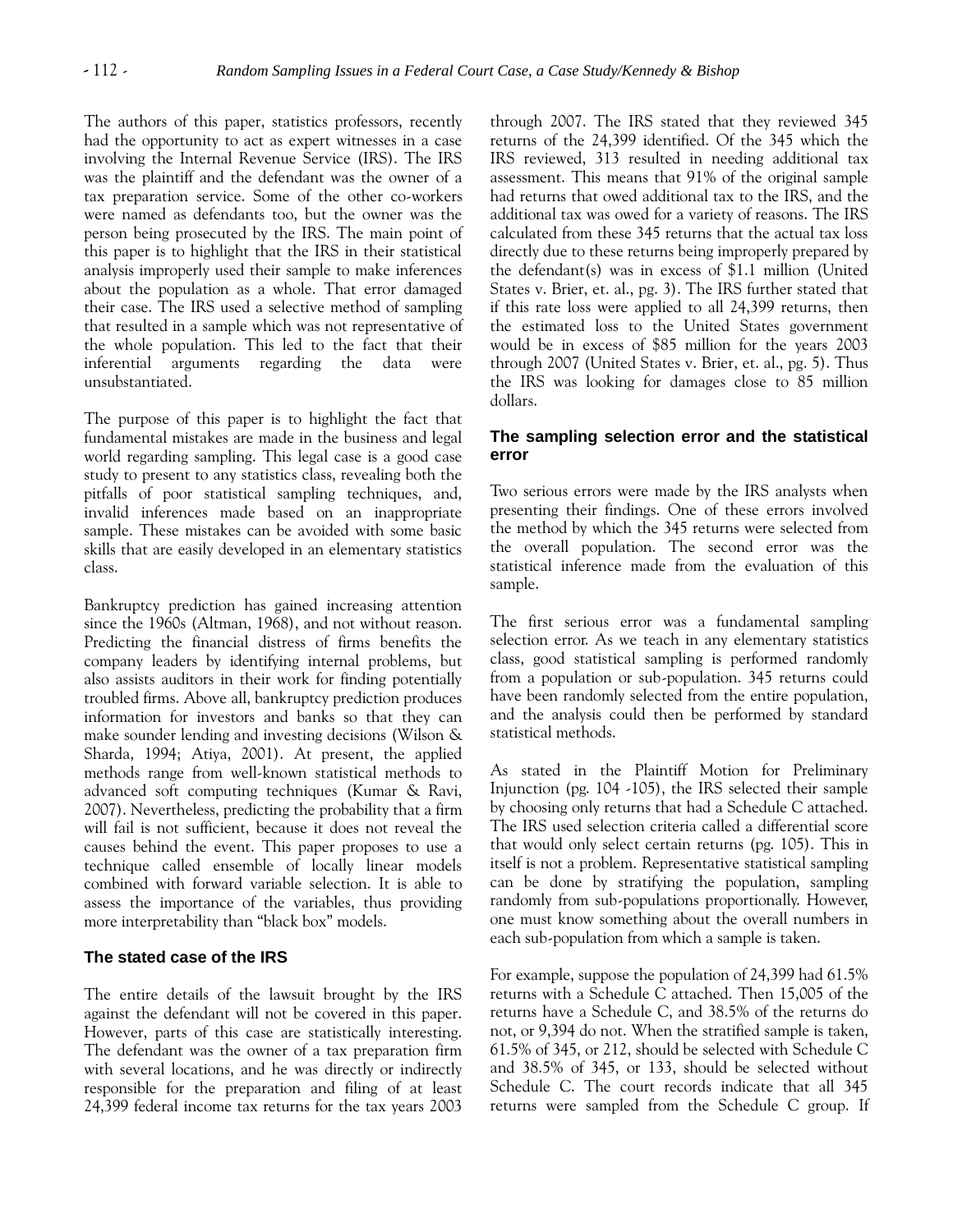Schedule C returns are different from non Schedule C returns, then the sample that the IRS collected is not representative of the population. Therefore any estimates calculated based on this sample would risk being biased.

Since the 345 were selected with a particular criterion that was targeted to find discrepancies, any inferences made based on this sample could only be generalized to that particular sub-population. Basically, this sample was taken by the IRS with the intent of using a search criterion, which would find the maximum number of discrepancies. If a correct sample was taken, then almost certainly the total amount of projected discrepancies would be less than \$85 million.

The other serious error that the IRS made is a simple calculation error that led to an improper conclusion. Unfortunately no one from the IRS checked the math before they entered federal court with their motion. 345 returns were selected and reviewed out of 24,399 in total. The discrepancies from this sample totaled to \$ 1.1 million. The IRS then maintained that if the same error rate were followed for the rest of the population, then the discrepancies would calculate out to be about \$85 million.

Most likely, the IRS computed this number using a simple ratio of  $1.1/313 = x/24,399$ . This ratio calculates to  $x =$ 85.7 million, which similar to the figure they stated. Since 313 is the number of examined returns with discrepancies from the sample, the calculation assumes that the entire population has discrepancies or roughly the same amounts as in those sampled.

The IRS should have used the ratio of  $1.1/345$  =  $x/24.399$ , and this ratio calculates to  $x = 77.8$  million. This number assumes that the amount of discrepancy for every 345 returns, the actual sample, continues for the entire population. There is almost an \$8 million dollar difference in the two calculations.

## **Sampling options**

To infer numbers about the entire population, sampling should be performed on any sub-group(s) of the population that may have heterogeneity of effects. In this case, the year in which the return was submitted, the office that prepared the return, the name of the preparer, and the income level of the client are all potential variables that could be proportionally sampled due to potential heterogeneity.

The only number that is of great concern to the case is the estimated \$85 million dollars worth of discrepancies in returns as stated by the IRS. Let us compare three approaches to this problem demonstrating the value of good statistical sampling design. The discrepancies on a given return could fall in one of three categories: (1) the IRS owes the individual money, but those were found to be very small, in fact negligible, (2) there was no discrepancy in the return, or (3) a discrepancy was found and the individual owed the IRS more tax. For this discussion, we consider the first two categories to be as zero discrepancy. Thus there was either a discrepancy, in which more tax was owed or no discrepancy.

First consider our population of values with an unknown distribution with many of the discrepancies being zero (thus the distribution is skewed to the right). Clearly the data do not have the properties of the normal distribution. However, taking a large simple random sample, one would hope to invoke the central limit theorem in that the sampling distribution of the mean is normally distributed for a large enough sample. This is essentially what the IRS was doing except that they apparently only did this for Schedule C returns, and so their results would only apply to that population.

Suppose a simple random sample of  $n=345$  is taken from the overall population, and 1.1 million dollars worth of discrepancies are found. The mean discrepancy for the sample is \$3,188 (1.1 million divided by 345). If we compute the sample standard deviation, then a confidence interval can be obtained for the overall mean of the population discrepancy. Finally, an interval estimate for the sum of discrepancies for the entire population can then be computed.

The IRS did not make the actual data available for analysis and therefore we can only investigate potential results to this problem depending on various values of the sample variation. In addition, we can consider a variety of sample sizes.

We assume the Xs to be independent here. There are likely to be some correlated Xs (a friend recommends the tax firm to another friend), but the correlations among the 24,399 returns are assumed to be negligible.

If we then create a two standard deviation range for the n  $= 100$  sample case using the smallest Var(X) from above, we obtain a discrepancy range of [308,000 - 328,000]. Creating the proper ratio for the entire population (24399/100), we obtain the range [\$75.3 million – \$80.2 million]. Remember that this analysis depends on the 100 samples are representatively taken from the overall population.